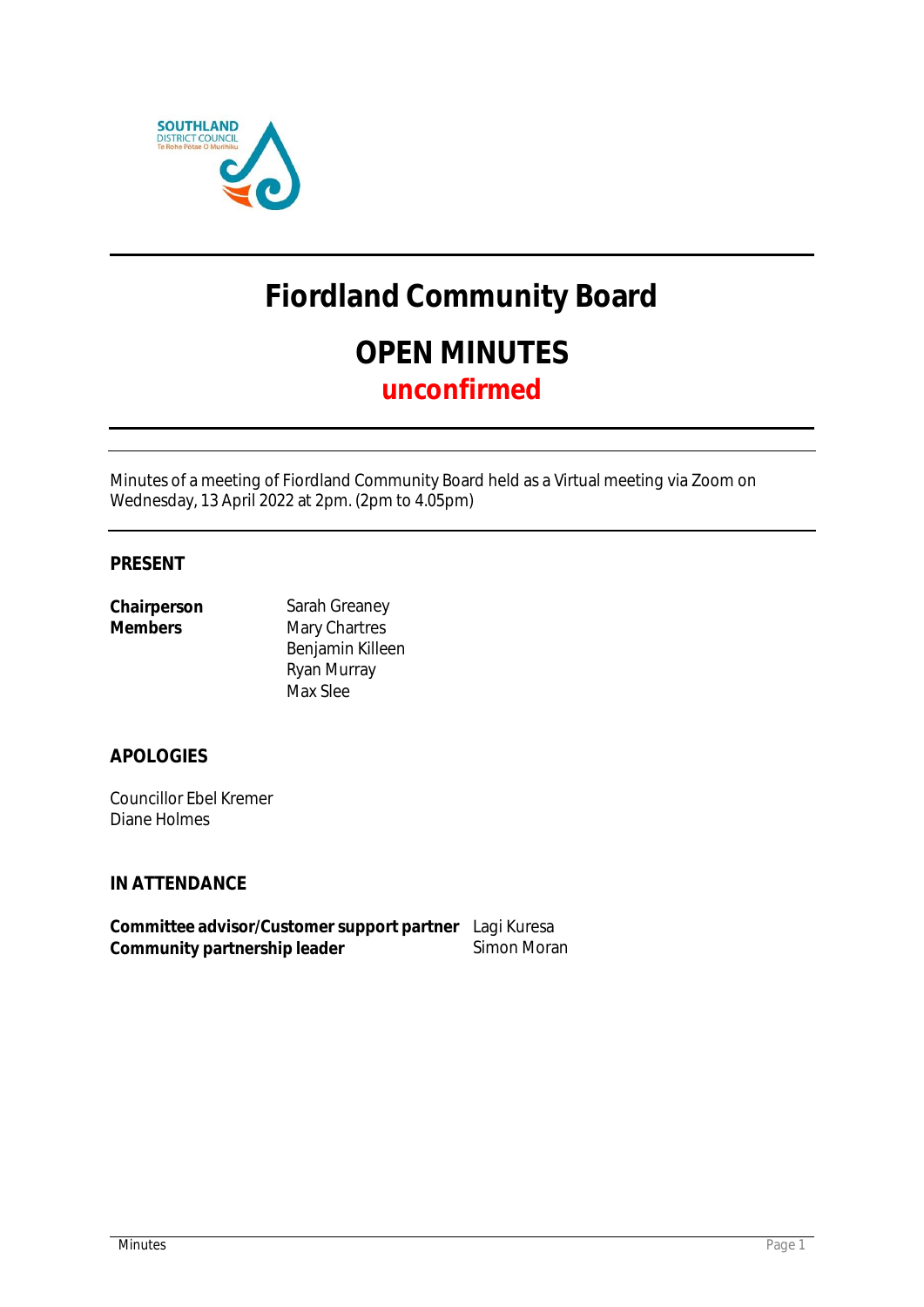

### **1 Apologies**

Moved Ryan Murray, seconded Mary Chartres **and resolved: That apologies from Cr Kremer and Diane Holmes be accepted.** 

**2 Leave of absence** 

There were no requests for leave of absence.

**3 Conflict of interest**

Max Slee declared a conflict of interest with regard to Item 7.3, Road naming of new cul-desac for Kepler Heights Stage 6, Te Anau and advised that he would not take part in discussion or vote on the matter.

**4 Public forum**

Carolyn Squires and Maurice O'Conner were in attendance to present to the Board with regard to the potential site for public toilets on Waiau Street.

**5 Extraordinary/urgent items**

There were no extraordinary/urgent items.

**6 Confirmation of minutes**

**See Item 7.1 - Rescinding of motion to approve minutes of Monday 20 December 2021 Fiordland Community Board minutes and confirmation of 23 February 2022 minutes.**

### **Reports**

**7.1 Rescinding of motion to approve minutes of Monday 20 December 2021 Fiordland Community Board minutes and confirmation of 23 February 2022 minutes.**

**Record No: R/22/3/8661**

Committee Advisor - Fiona Dunlop was in attendance for this item.

Miss Dunlop advised that the purpose of the report was to correct an error in a set of minutes previously confirmed by the meeting and to also approve a set of minutes.

**Moved Benjamin Killeen, seconded Ryan Murray recommendations a and b.**

**That the Fiordland Community Board:**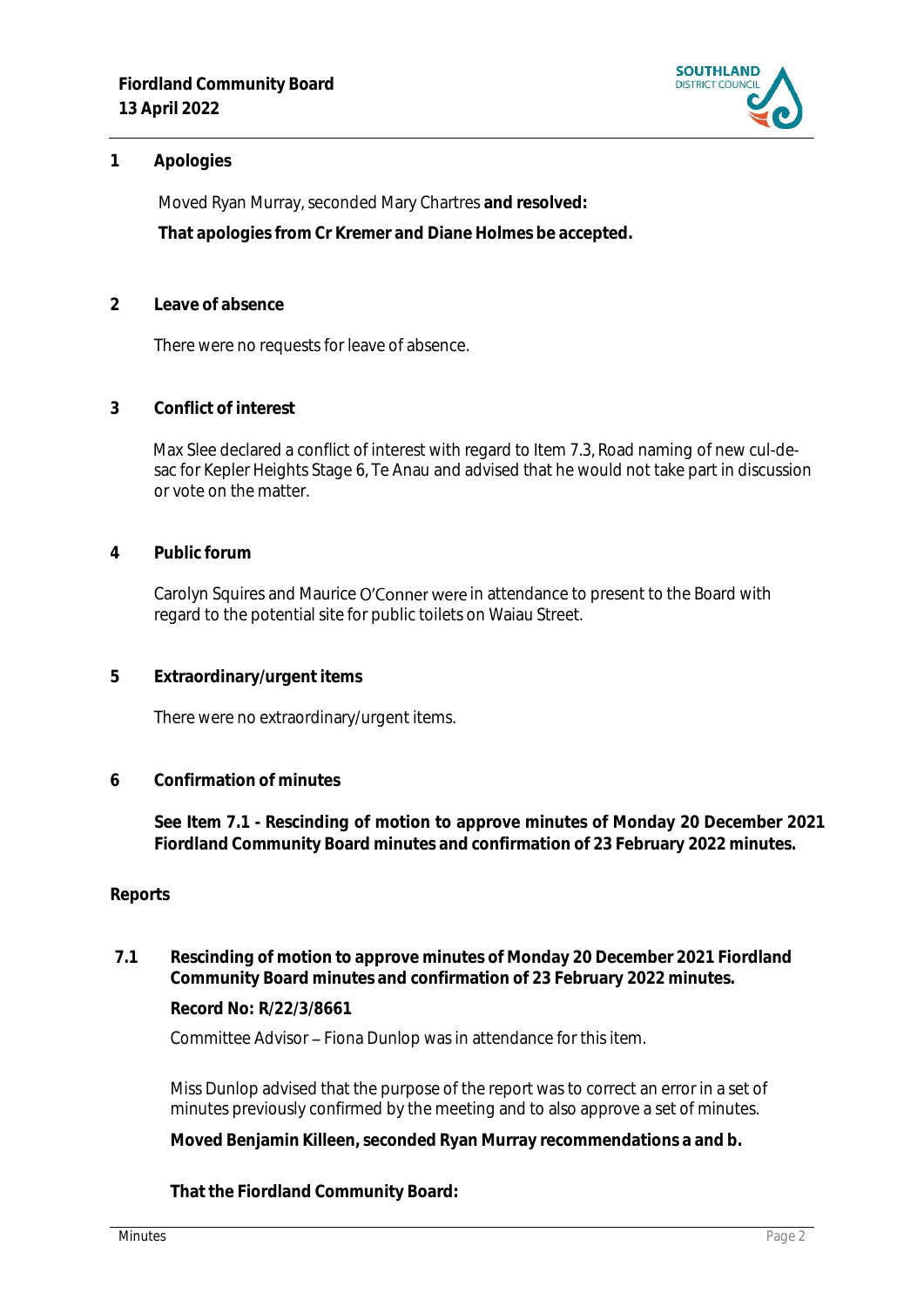

- a) receives the report titled "Rescinding of motion to approve minutes of Monday 20 December 2021 Fiordland Community Board minutes and confirmation of 23 February 2022 minutes." dated 5 April 2022.
- b) rescinds the resolution made at the meeting of the Fiordland Community Board held on 23 February 2022 that confirmed the minutes of the meeting held on 20 December 2021 as a true and correct record of the meeting.

**Moved Ryan Murray, seconded Sarah Greaney recommendation c.** 

**That the Fiordland Community Board:**

- c) Agrees that the minutes of the Fiordland Community Board meeting of 20 December 2021, with the following amendments to the mover and seconder for agenda item 7.2 (Te Anau development land - Luxmore subdivision divestment/development), be confirmed as a true and correct record of the meeting:
	- **7.2 Te Anau development land - Luxmore subdivision divestment/development**

**Record No: R/21/11/62601**

**Moved Ben Killeen, seconded Mary Chartres the following recommendations:**

**Moved, Councillor Kremer, seconded Max Slee the following recommendations:**

That the Fiordland Community Board:

- a) Receives the report titled "Te Anau development land Luxmore subdivision divestment/development" dated 14 December 2021.
- b) Determines that this matter or decision be recognised as not significant in terms of section 76 of the Local Government Act 2002.
- c) Determines that it has complied with the decision-making provisions of the Local Government Act 2002 to the extent necessary in relation to this decision; and in accordance with section 79 of the act determines that it does not require further information, further assessment of options or further analysis of costs and benefits or advantages and disadvantages prior to making a decision on this matter.
- d) Agrees to determine what portion of Lot 31 DP 355319 is to be retained for retirement, social or emergency housing use with the balance to be subdivided and disposed of as undeveloped land.
- New d) Agrees Lot 31 DP 355319 is to be disposed of as undeveloped land subject to proposals for potential retirement, social or emergency housing being included in any sale contract.
- e) Agrees to request staff to undertake the required subdivision to separate the lands to be sold and retained.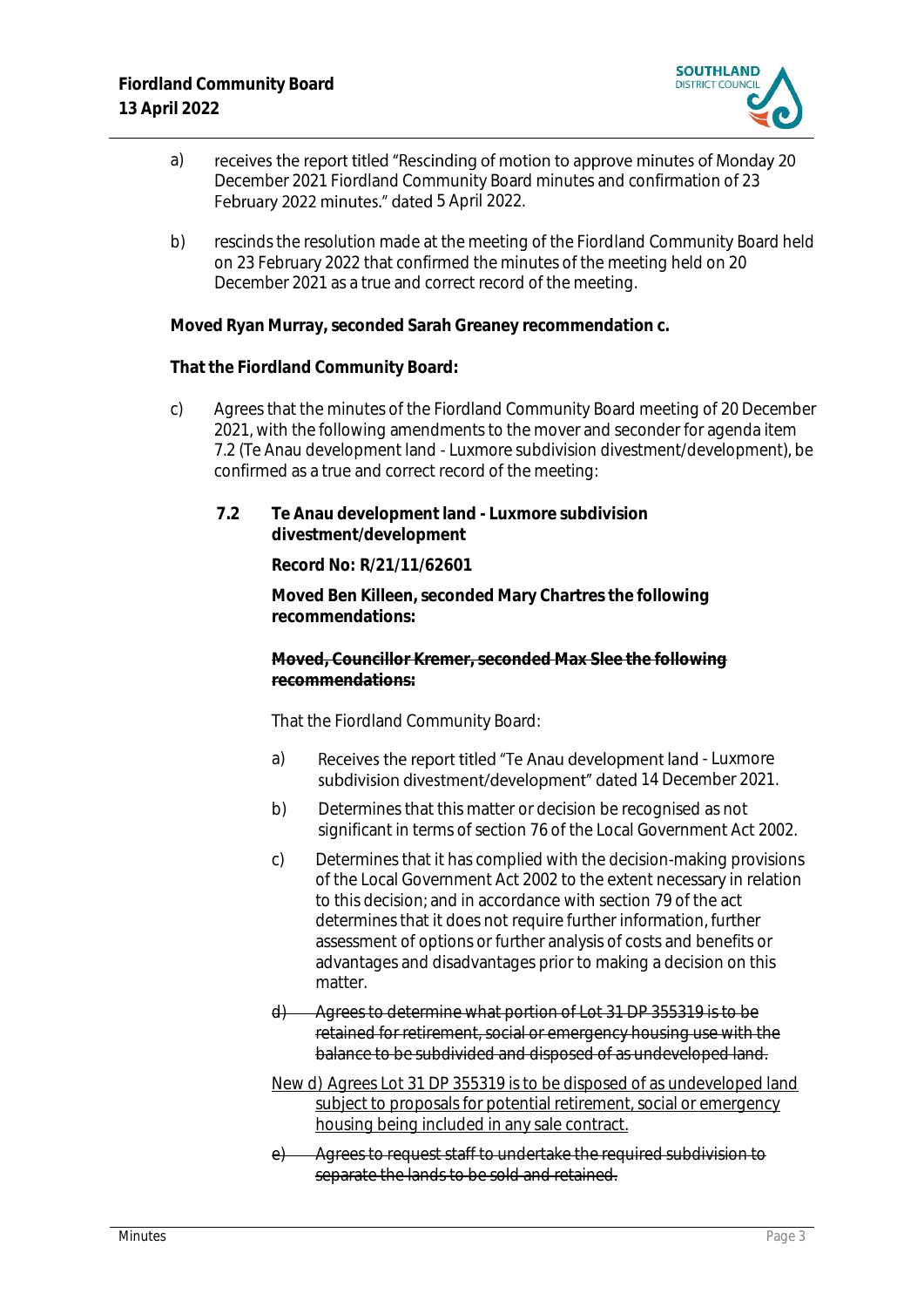

- $f$ ) Agrees to request the Chief Executive enter into a sole agency agreement with Colliers for the strategy, marketing and sell down of the land to be sold after consulting with the board chair in conjunction with the delegation provided by Council.
- $\theta$ f) Requires the outcome of the work to be undertaken by Colliers to be subject to board approval prior to any sale contracts being entered into.
- $\frac{h}{g}$ ) Acknowledges that subsequent decisions will may need to be made in relation to the development of the land retained for retirement, social or emergency housing use.

**The motion was put and declared CARRIED.**

**Moved Max Slee, seconded Sarah Greaney recommendation d.** 

**That the Fiordland Community Board:**

- d) agrees that the minutes of the Fiordland Community Board meeting held on 23 February 2022 be confirmed as a true and correct record of that meeting with the following amendment (as indicated):
	- **7.2 Operational Report for Fiordland Community Board**

**Record No: R/21/12/64047**

Community partnership leader, Simon Moran was in attendance for this item.

**Resolution**

Moved Ben Killeen, seconded Diane Holmes **and resolved:**

Moved Mary Chartres, seconded Ryan Murray **and resolved:**

**That the Fiordland Community Board:**

### **a)** Receives the report titled "Operational Report for Fiordland **Community Board" dated 15 February 2022.**

### **7.2 Wastewater Update**

**Record No: R/22/3/11379**

Senior projects manager – Geoff Grey was in attendance for this item.

**Resolution**

Moved Max Slee, seconded Ryan Murray**: and resolved:**

**That the Fiordland Community Board:**

**a) Thanks the officer for their update on wastewater at the meeting.**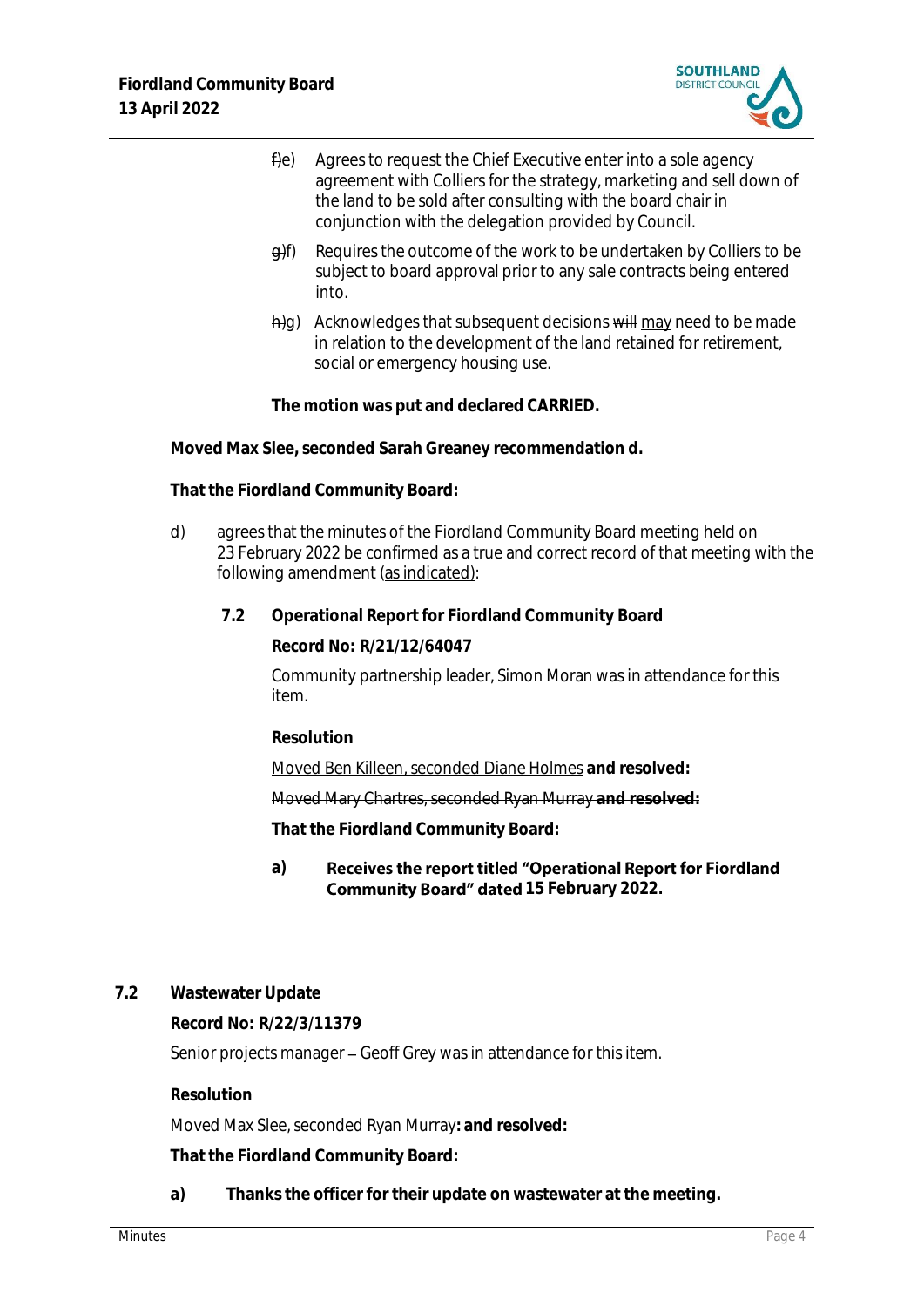

(Max Slee withdrew from Item 7.3).

### **7.3 Road naming of new cul-de-sac for Kepler Heights Stage 6, Te Anau**

**Record No: R/22/3/8870**

Roading contract manager - Nick Lewis was in attendance for this item.

Mr Lewis advised that the purpose of the report wasfor the Board to approve the street name for the new cul-de-sac that is part of Stage 6 of the Kepler Heights subdivision.

### **Resolution**

Moved Benjamin Killeen, seconded Mary Chartres**: and resolved:**

**That the Fiordland Community Board:**

- a) **receives the report titled "Road naming of new cul-de-sac for Kepler Heights Stage 6, Te Anau" dated 5 April 2022.**
- **b) determines that this matter or decision be recognised as not significant in terms of Section 76 of the Local Government Act 2002.**
- **c) determines that it has complied with the decision-making provisions of the Local Government Act 2002 to the extent necessary in relation to this decision; and in accordance with Section 79 of the act determines that it does not require further information, further assessment of options or further analysis of costs and benefits or advantages and disadvantages prior to making a decision on this matter.**

#### **d)** Approve the naming of the new street as "Yates Way".

(Max Slee returned to the meeting).

### **7.4 Project scope confirmation - 2022/2023 locally funded projects**

**Record No: R/22/2/6160**

Community facilities manager - Mark Day was in attendance for this item.

Mr Day advised that the purpose of the report was to seek approval from the Board for the scope of the locally funded projects within their board area that will be delivered in the 2022/2023 financial year.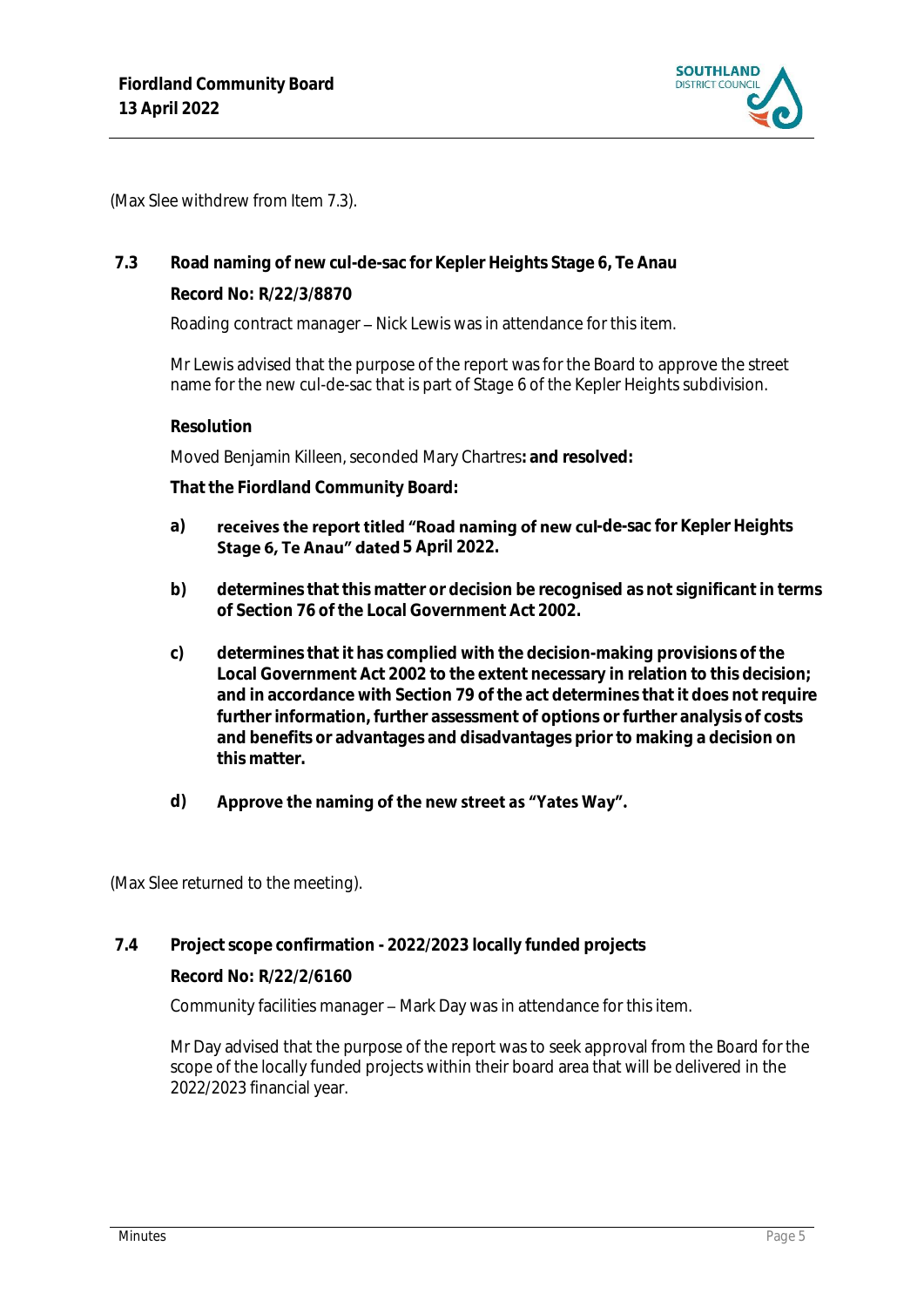

## **Resolution**

Moved Max Slee, seconded Ryan Murray**: and resolved:**

**That the Fiordland Community Board:**

- a) **Receives the report titled "Project scope confirmation 2022/2023 locally** funded projects" dated 23 March 2022.
- **b) Determines that this matter or decision be recognised as not significant in terms of section 76 of the Local Government Act 2002.**
- **c) Determines that it has complied with the decision-making provisions of the Local Government Act 2002 to the extent necessary in relation to this decision; and in accordance with section 79 of the act determines that it does not require further information, further assessment of options or further analysis of costs and benefits or advantages and disadvantages prior to making a decision on this matter.**
- **d) Agrees to approve the scope of the projects identified (as indicated below) with the details defined in the attachments to the staff report:**
	- Manapouri Hall roof and spouting replacement code P-10568
	- Manapouri Village Green playground equipment replacement code P-**10768**
	- Te Anau Queens Reach boat ramp refurbishment code P-10667
	- **Te Anau Lions Park playground equipment replacement code P-10813**
	- **Te Anau Te Anau Downs boat ramp refurbishment code P-10880**
	- **Te Anau - Urban development of town centre and foreshore code P-10933**
	- **Te Anau Information kiosk upgrade code P-10937.**
- **7.5 Community leadership report**

### **Record No: R/22/3/12475**

Community partnership leader – Simon Moran was in attendance for this item.

Mr Moran advised that the purpose of the report was to inform the board of the community leadership activities in the area.

Attached for information was the Waka Kotahi final investment audit report.

Also attached was a snapshot of District statistics.

**Resolution**

Moved Ryan Murray, seconded Benjamin Killeen**: and resolved:**

**That the Fiordland Community Board:**

a) **receives the report titled "Community leadership report" dated 5 April 2022.**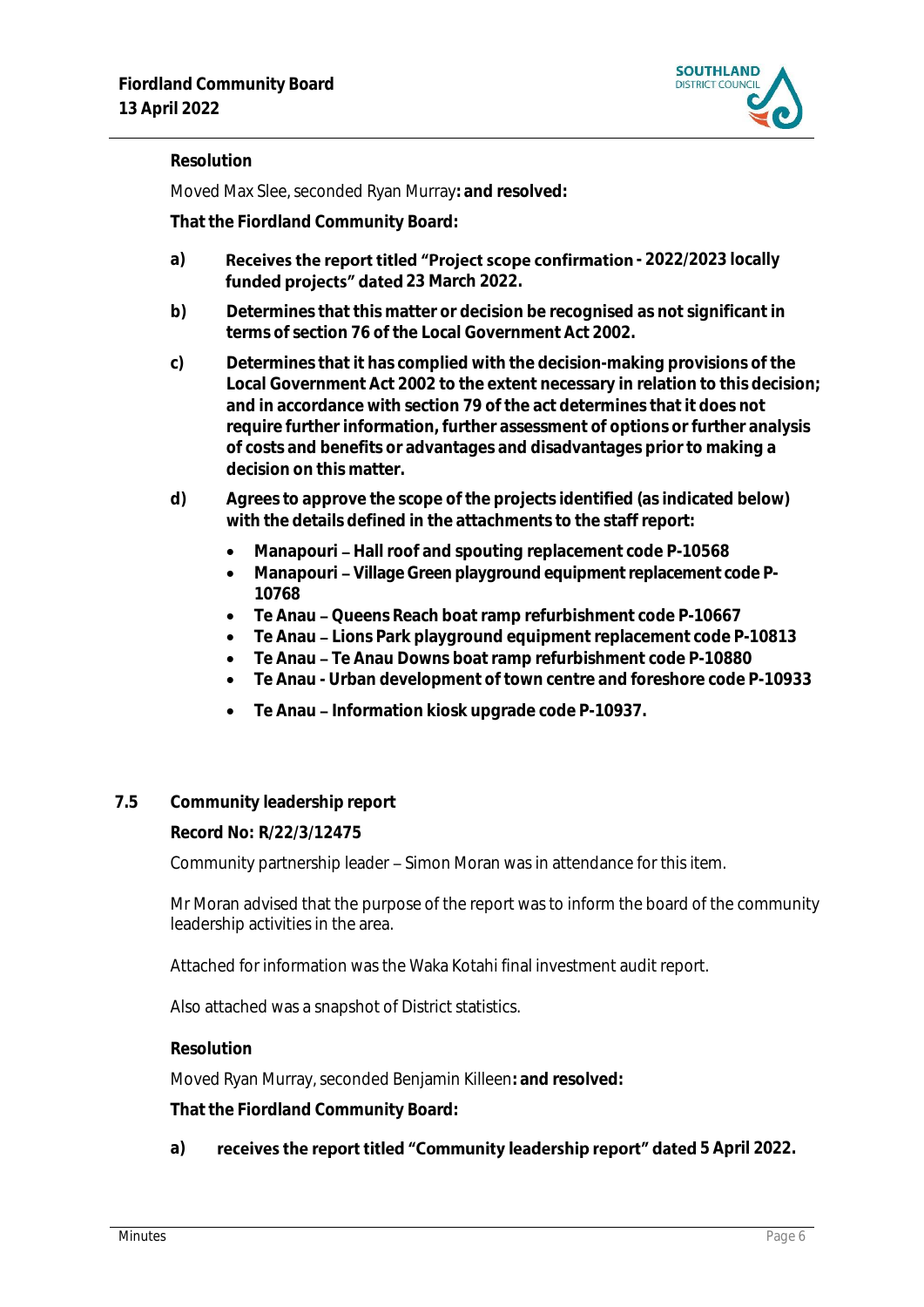

**7.6 Operational Report for Fiordland Community Board Record No: R/22/2/5421** Project delivery manager - Brendan Gray was in attendance for this item.

**Resolution**

Moved Benjamin Killeen, seconded Max Slee**: and resolved:**

**That the Fiordland Community Board:**

- **a)** Receives the report titled "Operational Report for Fiordland Community Board" dated 25 March 2022.
- **7.7 Council report**

**Record No: R/22/3/12045**

Community partnership leader - Simon Moran took the meeting through the Council report.

### **Resolution**

Moved Ryan Murray, seconded Max Slee**: and resolved:**

**That Fiordland Community Board:**

## a) **Receives the report titled "Council report" dated** 5 April 2022.

**7.8 Chairperson's Report**

**Record No: R/22/4/13118**

Chairperson Sarah Greaney took the meeting through her report.

Mrs Greaney highlighted the below:

**Meetings & Events:**

- Future for Local Government
- Waka Kotahi Homer Tunnel Project
- $\bullet$  Election Event Vote Murihiku 2022

### **Matters Arising:**

- Littering Steamer's Beach
- Water Safety concerns Steamer's Beach
- ANZAC Day wreath

**Updates:**

- Manapouri
- Rural
- Tourism